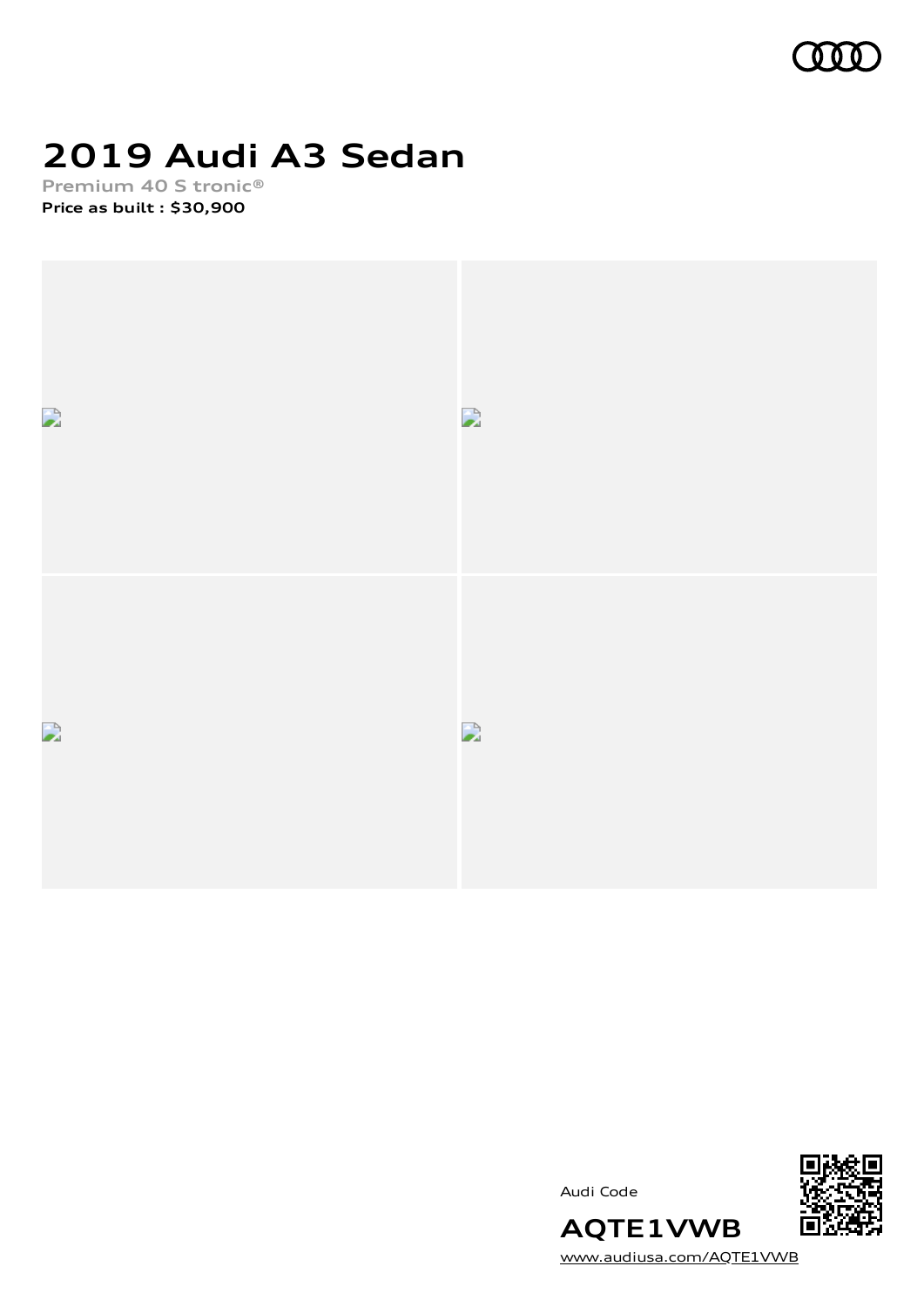## **Summary**

| Audi 2019 Audi A3 Sedan |  |
|-------------------------|--|
| Premium 40 S tronic®    |  |

**Price as buil[t](#page-10-0)** \$30,900

#### **Exterior colour**

Brilliant Black

**Interior colour**

### $\overline{\phantom{a}}$

#### **Further Information**

|                 | N٥           |
|-----------------|--------------|
| Mileage         | 24,309 miles |
| Type of vehicle | Used car     |

**Warranty**

### **Audi Code**

AQTE1VWB

**Your configuration on www.audiusa.com** [www.audiusa.com/AQTE1VWB](https://www.audiusa.com/AQTE1VWB)

**Commission number** 9e4aabaf0a0e09b0652d

### **Technical Specifications**

Seats Black Dashboard Black Carpet Black Headliner Black

| Engine type                  | 2.0-liter four-cylinder                       |
|------------------------------|-----------------------------------------------|
| stroke                       | Displacement/Bore and 1,984/82.5 x 92.8 cc/mm |
| Torque                       | 222 lb-ft@rpm                                 |
| Top track speed              | 130 mph mph $1$                               |
| Acceleration (0 - 60<br>mph) | 6.6 seconds seconds                           |
| Recommended fuel             | Regular                                       |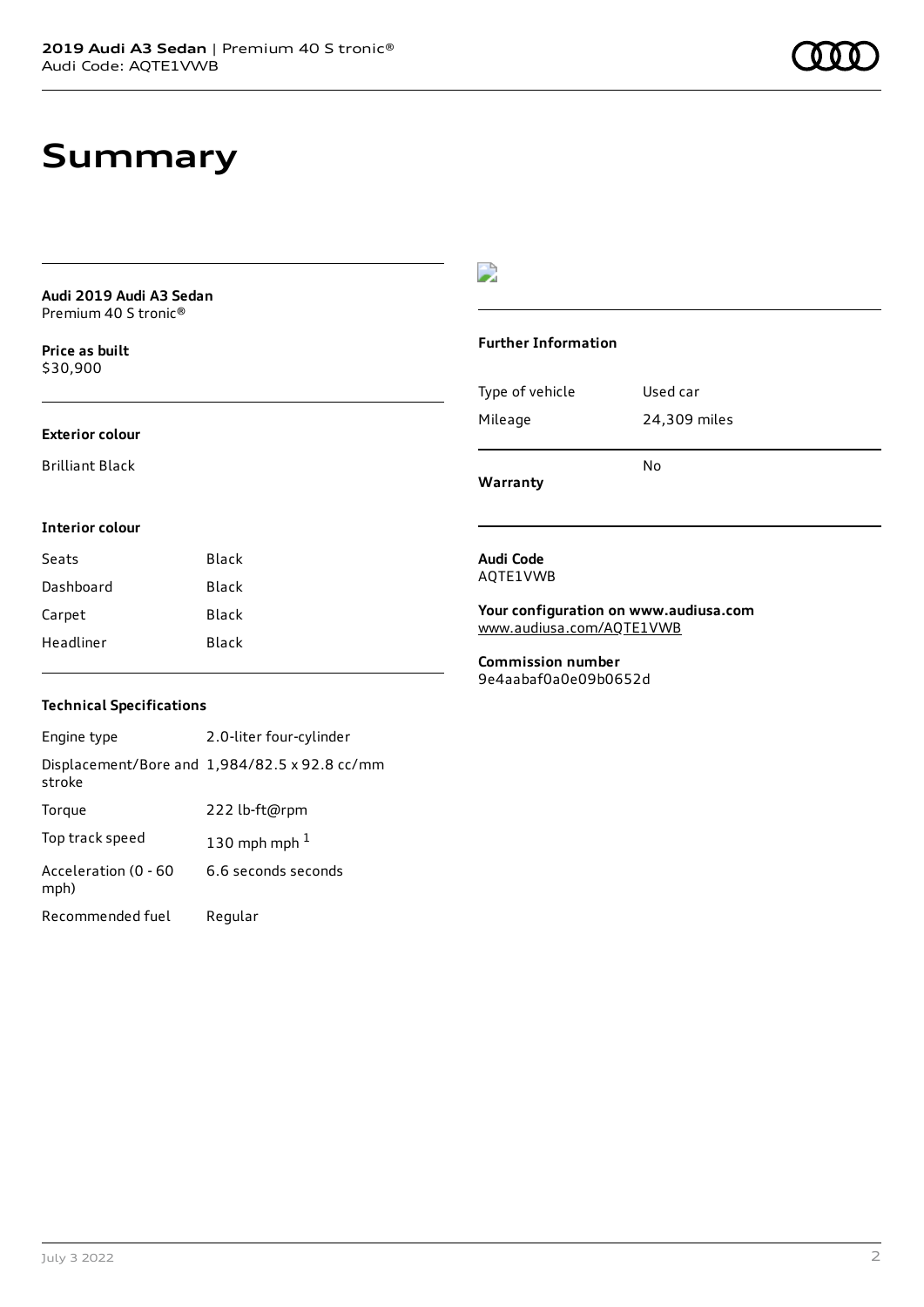# **Equipment**

Brilliant Black

Audi advanced key-keyless start, stop and entry

Aluminum trim around exterior windows

18" 5-double-spoke design bi-color finish wheels

Convenience package

Ambient LED interior lighting package

MMI® radio

Audi side assist







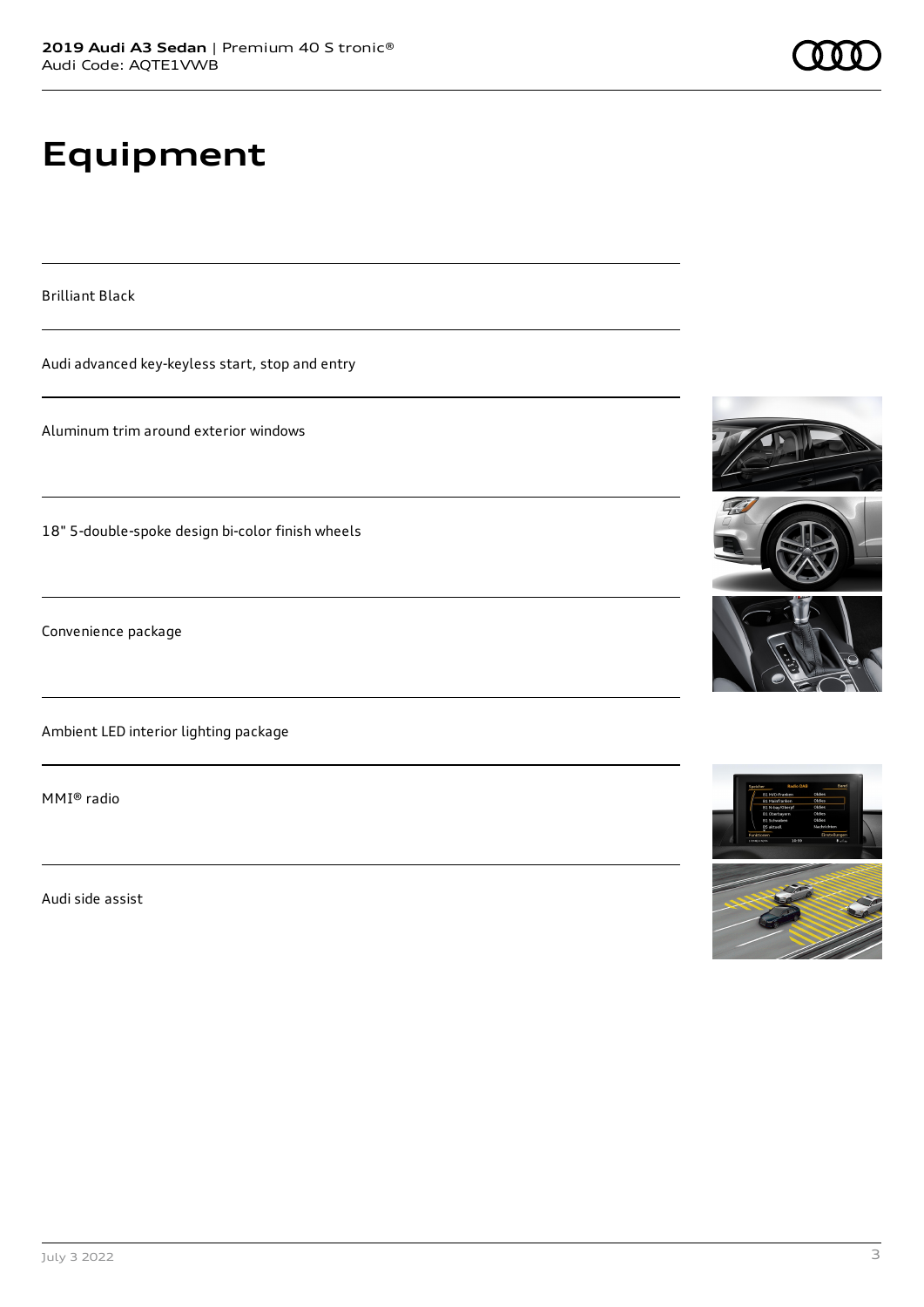| 4UB   | Driver and front-passenger advanced airbags                         |
|-------|---------------------------------------------------------------------|
| 1AS   | Electronic Stability Control (ESC) with<br>traction control (ASR)   |
| UH1   | Electromechanical parking brake                                     |
| 8T2   | Cruise control with coast, resume and<br>accelerate features        |
| 6Y8   | Top track speed of 155 mph                                          |
| 4H3   | Integrated child door locks in rear doors                           |
| 1 N 3 | Electromechanical power steering                                    |
| 7K6   | Tire-pressure monitoring system                                     |
| 4X3   | Front thorax side airbags and Sideguard®<br>head curtain airbags    |
| 8N6   | Rain/light sensor for automatic windshield<br>wipers and headlights |
| 3B7   | Lower Anchors and Tethers for Children<br>(LATCH) in rear seats     |
|       |                                                                     |

#### **Exterior**

| 0P <sub>0</sub> | Dual exhaust outlets with chrome tips                    |
|-----------------|----------------------------------------------------------|
| 6XD             | Power-adjustable heated exterior side<br>mirrors         |
| 1S1             | Car jack                                                 |
| 9T 1            | Heated windshield washer nozzles                         |
| 0 <sub>N4</sub> | 4-link rear suspension                                   |
| 8IH             | Xenon plus headlights with LED daytime<br>running lights |
| 8TB             | Rear fog lights                                          |
| HX9             | 18" 225/40 all-season tires                              |
| 8SK             | LED taillights                                           |
| 4KC             | Side and rear windows in heat-insulating<br>glass        |

#### **Interior**

| QJ1              | Aluminum interior package (climate control<br>vent and door handle surrounds, mirror and<br>window control trims) |
|------------------|-------------------------------------------------------------------------------------------------------------------|
| 3FB              | Panoramic sunroof                                                                                                 |
| 7M3              | Aluminum door sill inlays                                                                                         |
| 6NO              | Black cloth headliner                                                                                             |
| 9 A K            | Dual-zone automatic climate control                                                                               |
| 412              | Manual-dimming interior rear view mirror                                                                          |
| 1 XW             | Three-spoke multifunction steering wheel                                                                          |
| 6F3              | Front center armrest                                                                                              |
| 7F9              | Leather-wrapped gear selector                                                                                     |
| 3 NU             | Load-through facility                                                                                             |
| 7HA              | Standard leather package                                                                                          |
| N4M              | Leather seating surfaces                                                                                          |
| 4A3              | Heated front seats                                                                                                |
| 5 <sub>M</sub> A | Micrometallic Silver inlays                                                                                       |

#### **Infotainment and Driver Assistance**

| 6K2             | Audi pre sense® front with pedestrian<br>protection                                                                   |
|-----------------|-----------------------------------------------------------------------------------------------------------------------|
| 7W1             | Audi pre sense® basic                                                                                                 |
| UI <sub>2</sub> | Audi smartphone interface including Apple<br>CarPlay <sup>™</sup> and Google™ Android Auto™ for<br>compatible devices |
| KA <sub>2</sub> | Rear view camera                                                                                                      |
| 9VD             | Audi sound system                                                                                                     |
| 9S5             | Driver information system                                                                                             |
| 7UH             | Connectivity package                                                                                                  |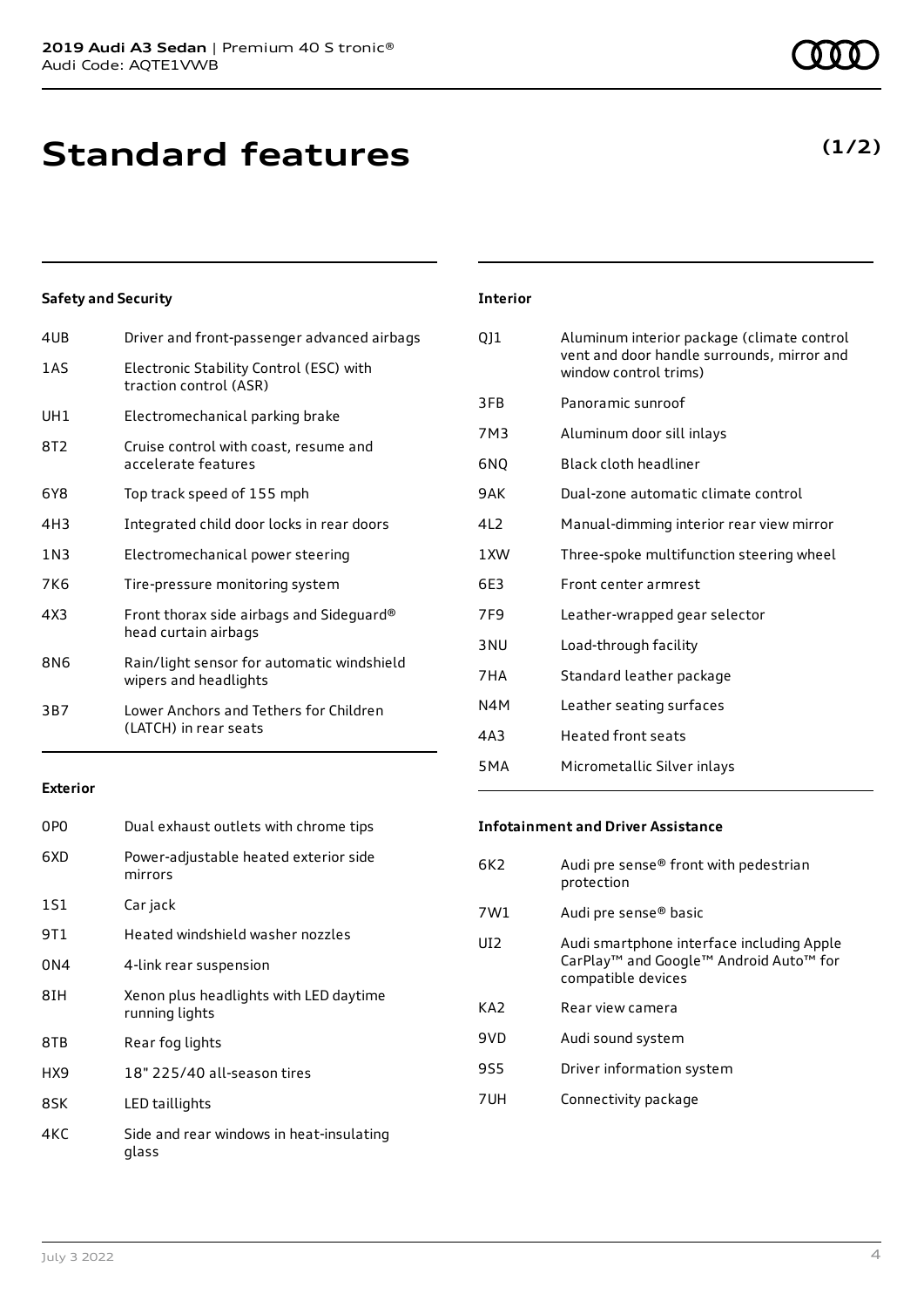# **Standard features**

#### **Infotainment and Driver Assistance**

9ZX BLUETOOTH® wireless technology preparation for compatible devices

**(2/2)**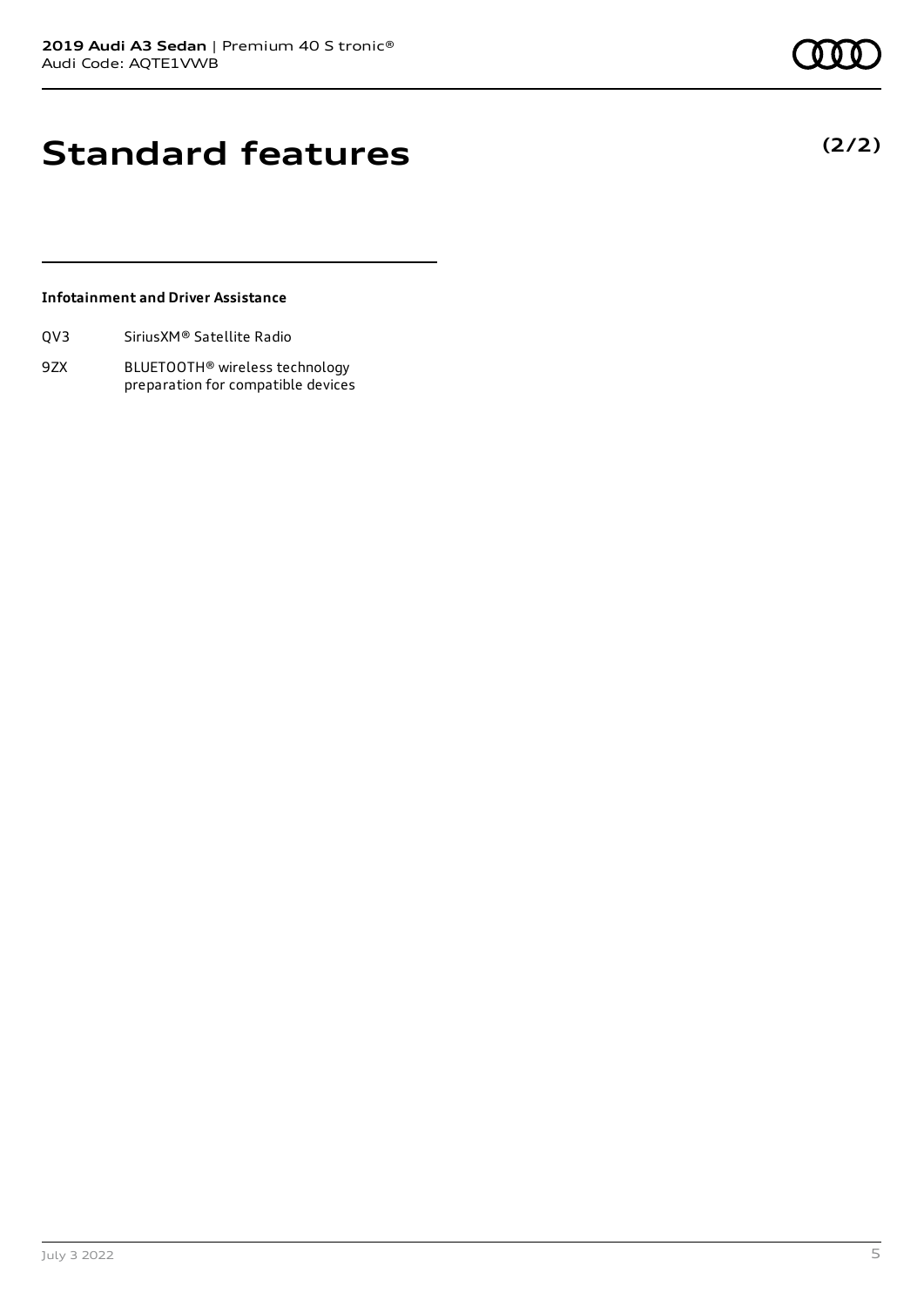# **Dealer remarks**

Located at Ferrari of Miami at 1550 Biscayne Blvd, Miami, FL 33132. Please contact our Pre-Owned Sales Manager, Andres Cruz at 305-476-3052 - acruz@ferrariofmia.com, for more information. The Collection Is Not Responsible for Typographical Errors.

### REST EASY!

With its 1-Owner & Buyback Qualified CARFAX report, you can rest easy with this A3 Sedan purchase.

EXTREMELY LOW MILES! Get the best value from your vehicle purchase. This 2019 boasts an extremely low 24309 miles!

LOADED WITH VALUE!

Comes equipped with: Air Conditioning, Sunroof, Bluetooth, Front Heated Seats.

This Audi A3 Sedan also includes Power Driver's Seat, Clock, Climate Control, Tachometer, Dual Zone Climate Control, Memory Seat Position, Digital Info Center, Cruise Control, Privacy Glass/Tinted Windows, Tilt Steering Wheel, Power Steering, Telescoping Steering Wheel, Steering Radio Controls, Power Locks, Power Mirrors, Moonroof, Leather Steering Wheel, Leather Shifter, Driver Airbag, ABS Brakes, Fog Lights, Passenger Airbag, Traction Control, Intermittent Wipers, Side Airbags, Dynamic Stability, Keyless Entry, Rear Defogger, Security System, AM/FM, Anti-Theft, CD Player, Satellite Radio, Center Arm Rest, Vanity Mirrors, Heated Mirrors, Rear Fog Lamps, Child Proof Door Locks, Daytime Running Lights, Reverse Camera, Side Curtain Airbags, Roll Stability Control, Tire Pressure Monitor, Carpeted Floor Mats, Aux. Audio Input, HID Headlamps, HD Radio. Air Conditioning, Climate Control, Dual Zone Climate Control, Cruise Control, Tinted Windows, Power Steering, Power Door Locks, Power Mirrors, Leather Steering Wheel, Leather Shifter, Power Drivers Seat, Memory Seat Position, Clock, Tachometer, Digital Info Center, Tilt Steering Wheel, Telescoping Steering Wheel, Steering Wheel Radio Controls, Sunroof, Moonroof, Driver Airbag, Passenger Airbag, Side Airbags, Keyless Entry, Security System, ABS Brakes, Traction Control, Dynamic Stability, Rear Defogger, Fog Lights, Intermittent Wipers, AM/FM, CD Player, Anti-Theft, 7-Spd S Tronic Dual-Clutch Automatic, Front-Wheel Drive, Driver Seat, 6-Way Passenger Seat -inc: Manual Recline, 40-20-40 Folding Bench Front Facing Fold Forward Seatback Rear Seat, Power Rear Windows, Front Cupholder, Rear Cupholder, Valet Function, Power Fuel Flap Locking Type, Remote Releases -Inc: Power Cargo Access, HVAC -inc: Underseat Ducts and Console Ducts, Illuminated Locking Glove Box, Driver Foot Rest, Full Cloth Headliner, Leatherette Door Trim Insert, Leather/Metal-Look Gear Shifter Material, Leather Seating Surfaces, Day-Night Rearview Mirror, Driver And Passenger Visor Vanity Mirrors with Driver And Passenger Illumination, Full Floor Console with Storage and 1 12V DC Power Outlet, Front And Rear Map Lights, Fade-To-Off Interior Lighting, Full Carpet Floor Covering -inc: Carpet Front And Rear Floor Mats, Carpet Floor Trim and Carpet Trunk Lid/Rear Cargo Door Trim, Cargo Area Concealed Storage, Cargo Space Lights, FOB Controls -inc: Cargo Access, Driver And Passenger Door Bins, Power 1st Row Windows with Front And Rear 1-Touch Up/Down, Delayed Accessory Power, Outside Temp Gauge, Analog Appearance, Systems Monitor, Manual Anti-Whiplash Adjustable Front Head Restraints and Manual Adjustable Rear Head Restraints, Front Center Armrest and Rear Center Armrest with Pass-Thru with Storage, Immobilizer IV Engine Immobilizer, Air Filtration, 1 12V...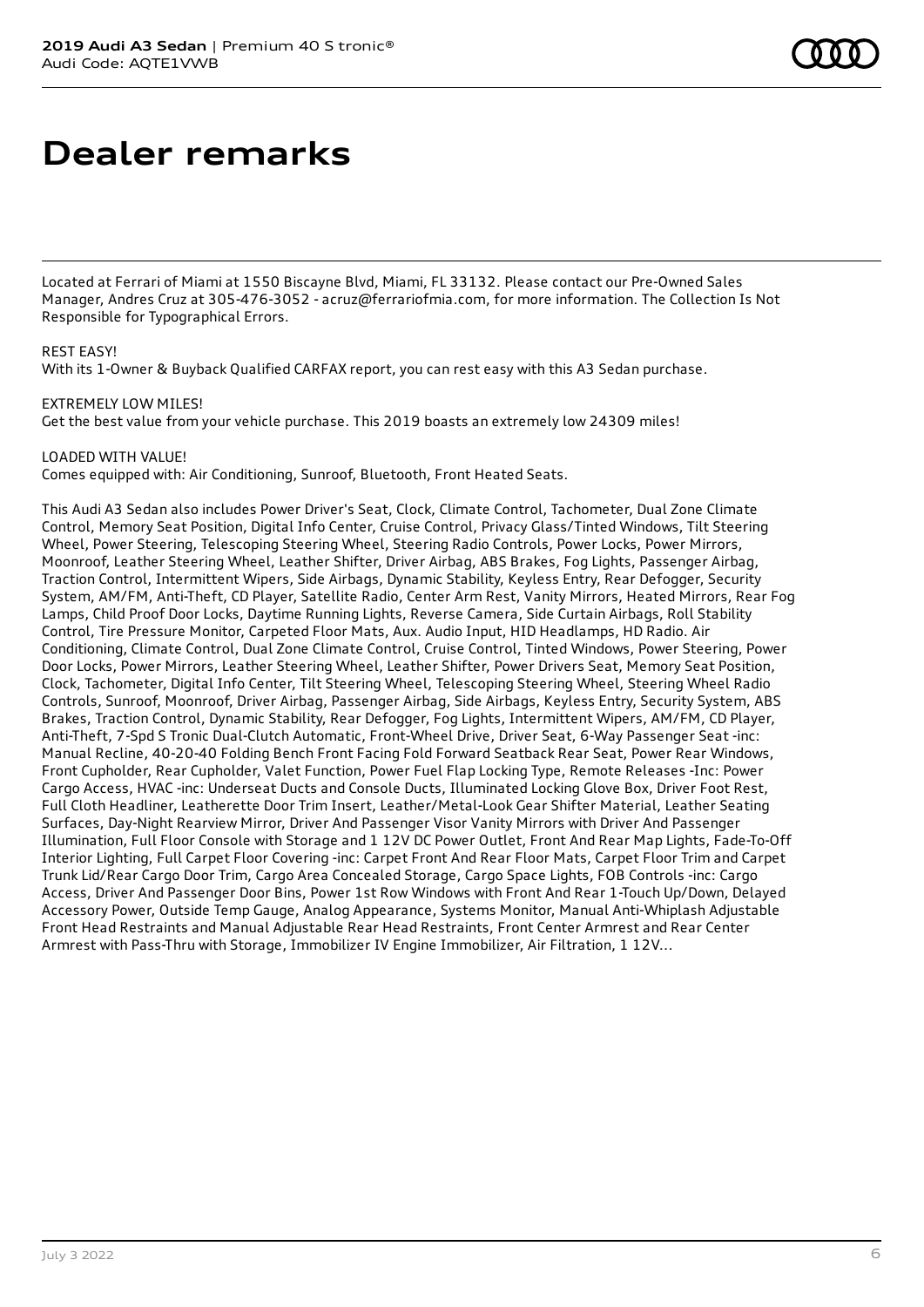# **Technical Specifications**

**(1/2)**

### **engine**

| engine                                      |                                               | body                     |                                                                       |
|---------------------------------------------|-----------------------------------------------|--------------------------|-----------------------------------------------------------------------|
| Engine type                                 | 2.0-liter four-cylinder                       | Material                 | Lightweight construction                                              |
| Power Level                                 | 40                                            |                          | technology - fully galvanized steel<br>unibody with aluminum hood and |
| Displacement                                | 2.0 l                                         |                          | front subframe                                                        |
| Max. output ps/hp                           | 184 @ rpm                                     | Corrosion protection     | Multistep anti-corrosion protection                                   |
| Torque                                      | 222 lb-ft@rpm                                 |                          |                                                                       |
| Valvetrain                                  | 16-valve DOHC                                 | warranty                 |                                                                       |
| Acceleration (0 - 60<br>mph)                | 6.6 seconds seconds                           | Warranty                 | 4-year/50,000 mile Audi New<br>Vehicle Limited Warranty               |
| Engine block                                | Cast-iron                                     | Maintenance              | 12-month/10,000 mile NO                                               |
| Induction/fuel injection Turbocharged/TFSI® |                                               |                          | <b>CHARGE first scheduled</b>                                         |
| Cylinder head                               | Aluminum-alloy                                |                          | maintenance                                                           |
| stroke                                      | Displacement/Bore and 1,984/82.5 x 92.8 cc/mm | <b>Electrical system</b> |                                                                       |
| Top track speed <sup>1</sup>                | 130 mph mph                                   | Alternator               | 14 Volts - 320A                                                       |
| -------                                     |                                               | Battery                  | 12 Volts - 59Ah                                                       |

#### **steering**

| Steering type                              | Electromechanical power steering<br>system |
|--------------------------------------------|--------------------------------------------|
| Turning diameter, curb- 36.1 ft<br>to-curb |                                            |
| Steering ratio                             | 15.3:1                                     |

#### **suspension**

| Front axle | MacPherson strut front suspension |
|------------|-----------------------------------|
| Rear axle  | Four-link rear suspension         |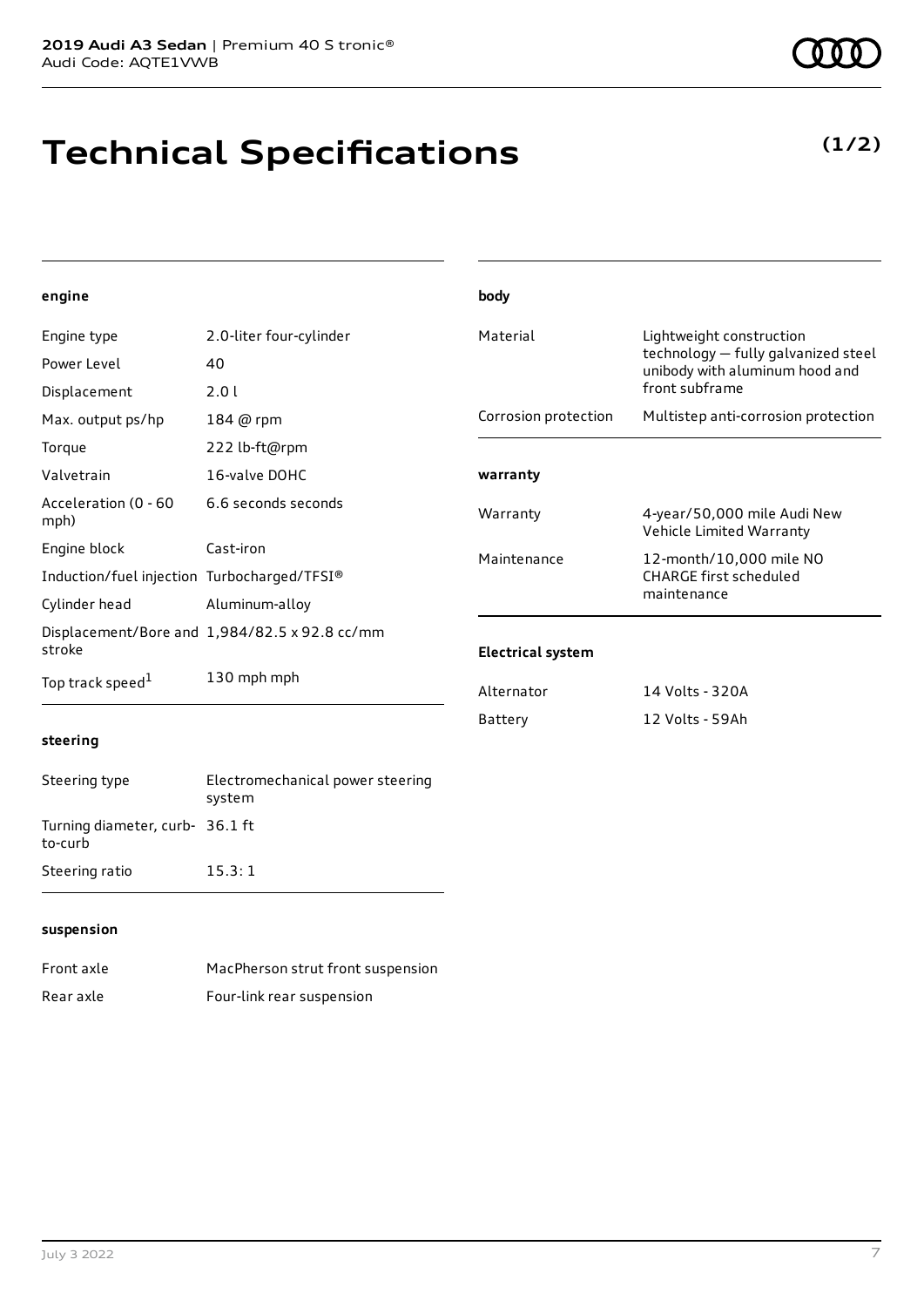# **Technical Specifications**

### **(2/2)**

### **Transmission | Drivetrain**

| Gear ratios: 6th         | 0.755:1                                                                                           |
|--------------------------|---------------------------------------------------------------------------------------------------|
| Gear ratios: 7th         | 0.635:1                                                                                           |
| Gear ratios: Reverse     | 2.901:1                                                                                           |
| Drivetrain type          | S tronic <sup>®</sup> dual-clutch                                                                 |
| Gear ratios: Final Drive | 1st-5th 4.769: 1, 6th-7th &<br>Reverse 3.444: 1                                                   |
| Gear ratios: 4th         | 0.925:1                                                                                           |
|                          |                                                                                                   |
| Transmission             | Seven-speed S tronic <sup>®</sup> dual-clutch<br>automatic transmission and front-<br>wheel drive |
| Gear ratios: 5th         | 0.705:1                                                                                           |
| Gear ratios: 2nd         | 2.750:1                                                                                           |
| Gear ratios: 3rd         | 1.767:1                                                                                           |

#### **Exterior Measurements**

| Height                        | 55.5 in                       |
|-------------------------------|-------------------------------|
| Length                        | 174.1 (174.3 with S line®) in |
| Wheelbase                     | 102.2 in                      |
| Drag coefficient              | 0.31 Cw                       |
| Overall width with<br>mirrors | 77.2 in                       |
| Track rear                    | $60.1$ in                     |
| Track front                   | 61.2 in                       |
| Curb weight                   | 3,439 lb                      |

### **Interior measurements**

| Seating capacity                          | 4                                    |
|-------------------------------------------|--------------------------------------|
| Shoulder room, rear                       | 45.7 in                              |
| Head room with front<br>sunroof           | $36.5$ in                            |
| Leg room, rear                            | 31.9 in                              |
| Shoulder room, front                      | 54.8 in                              |
| Head room with rear<br>sunroof            | $36.1$ in                            |
| Head room, rear                           | 36.3 in                              |
| Leg room, front                           | 41.2 in                              |
| Head room, front                          | 37.4 in                              |
| Cargo volume, rear<br>seatbacks up/folded | 9.9 / 7.1 with top down cu ft, cu ft |

**Brakes**

Front brakes 12.3 (ventilated disc) in Rear brakes 10.7 (solid disc) in

Parking brake **Electromechanical**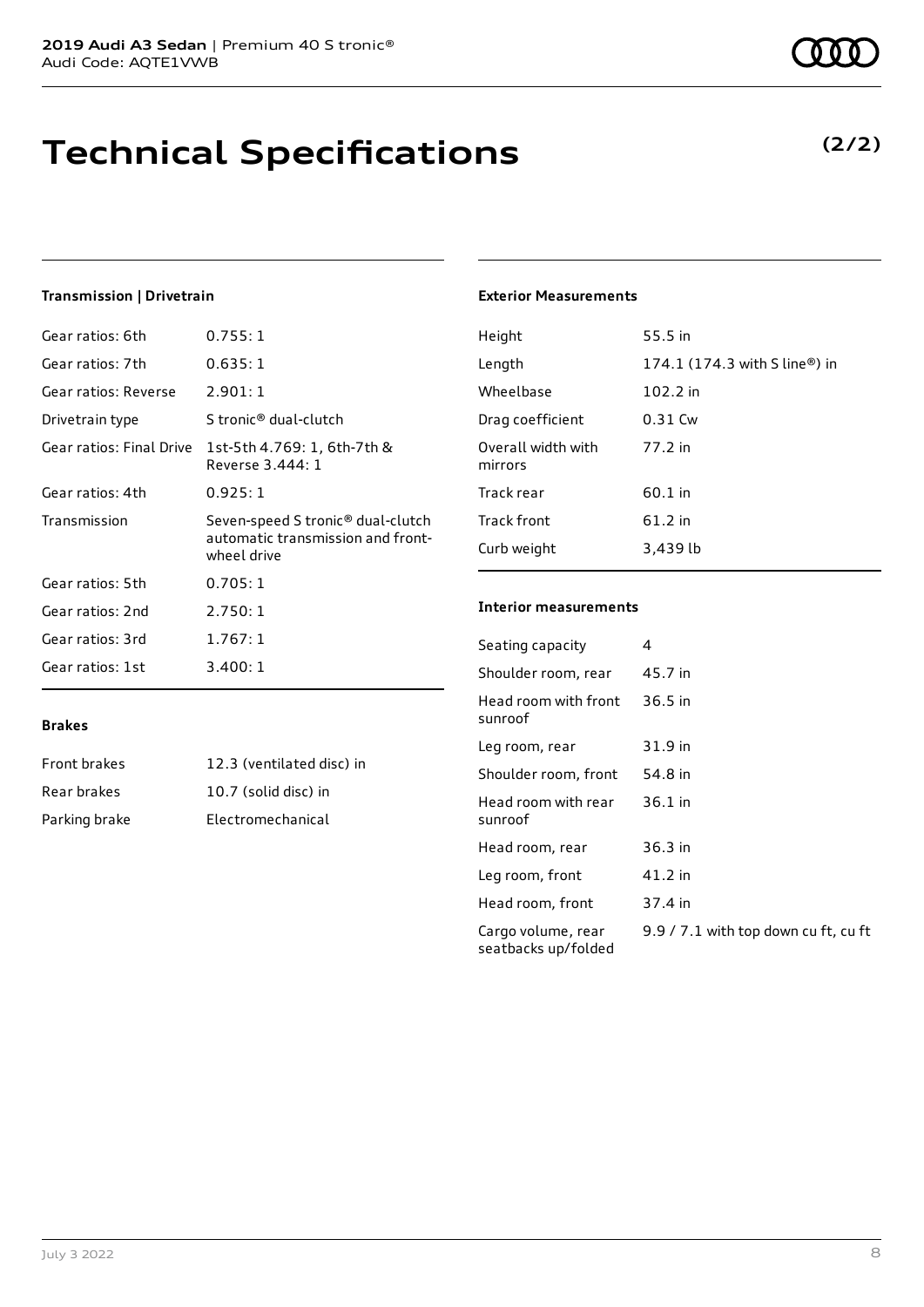## **Consumption- and emission**

### **Consumption by NEDC**

| urban       | 26 mpg |
|-------------|--------|
| extra-urban | 35 mpg |
| combined    | 29 mpg |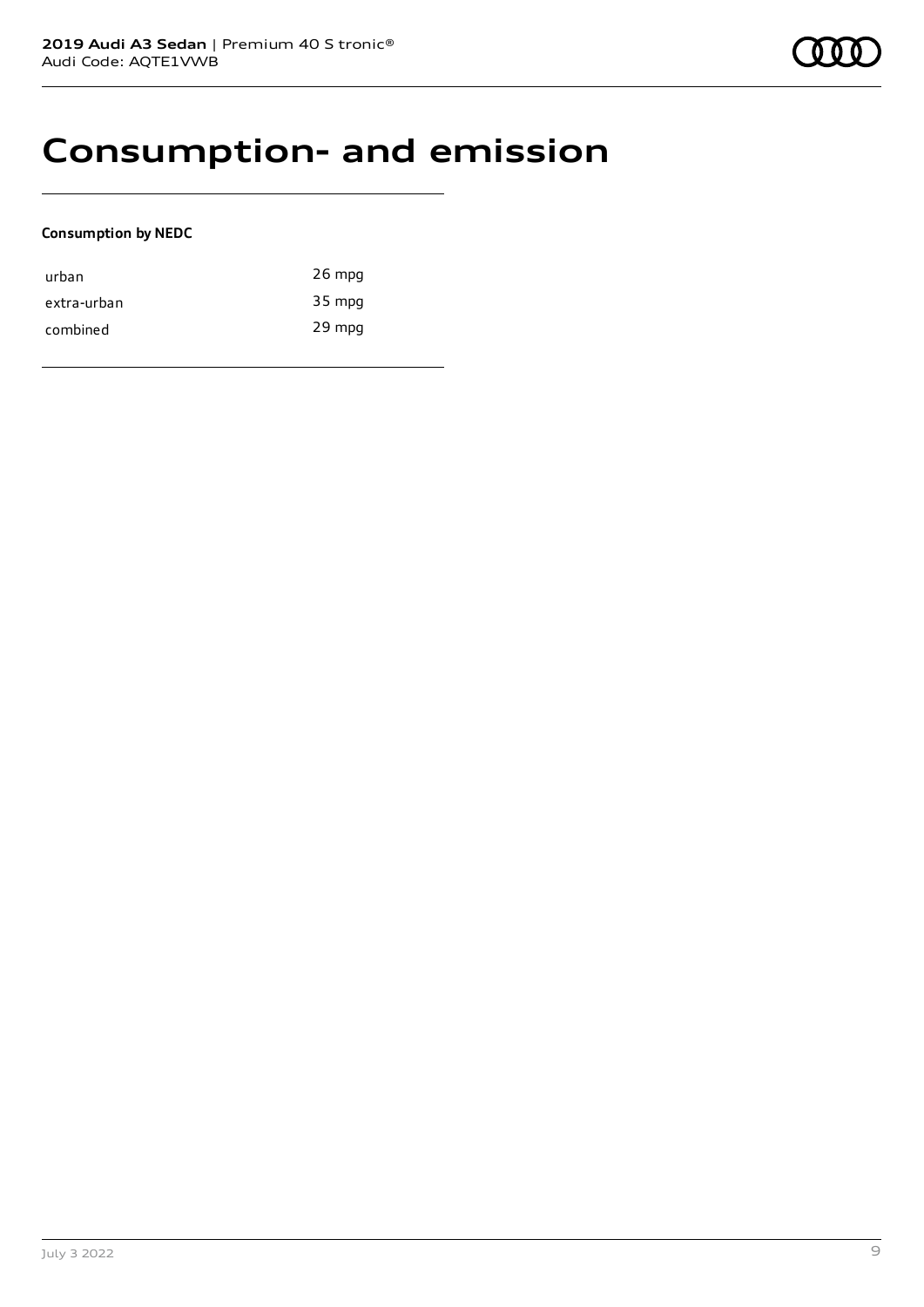

## **Contact**

Dealer **The Collection Audi**

200 Bird Rd 33146 Coral Gables FL

Phone: +13054445555 FAX: 7869245511

www: [https://www.thecollectionaudimiami.com](https://www.thecollectionaudimiami.com/)